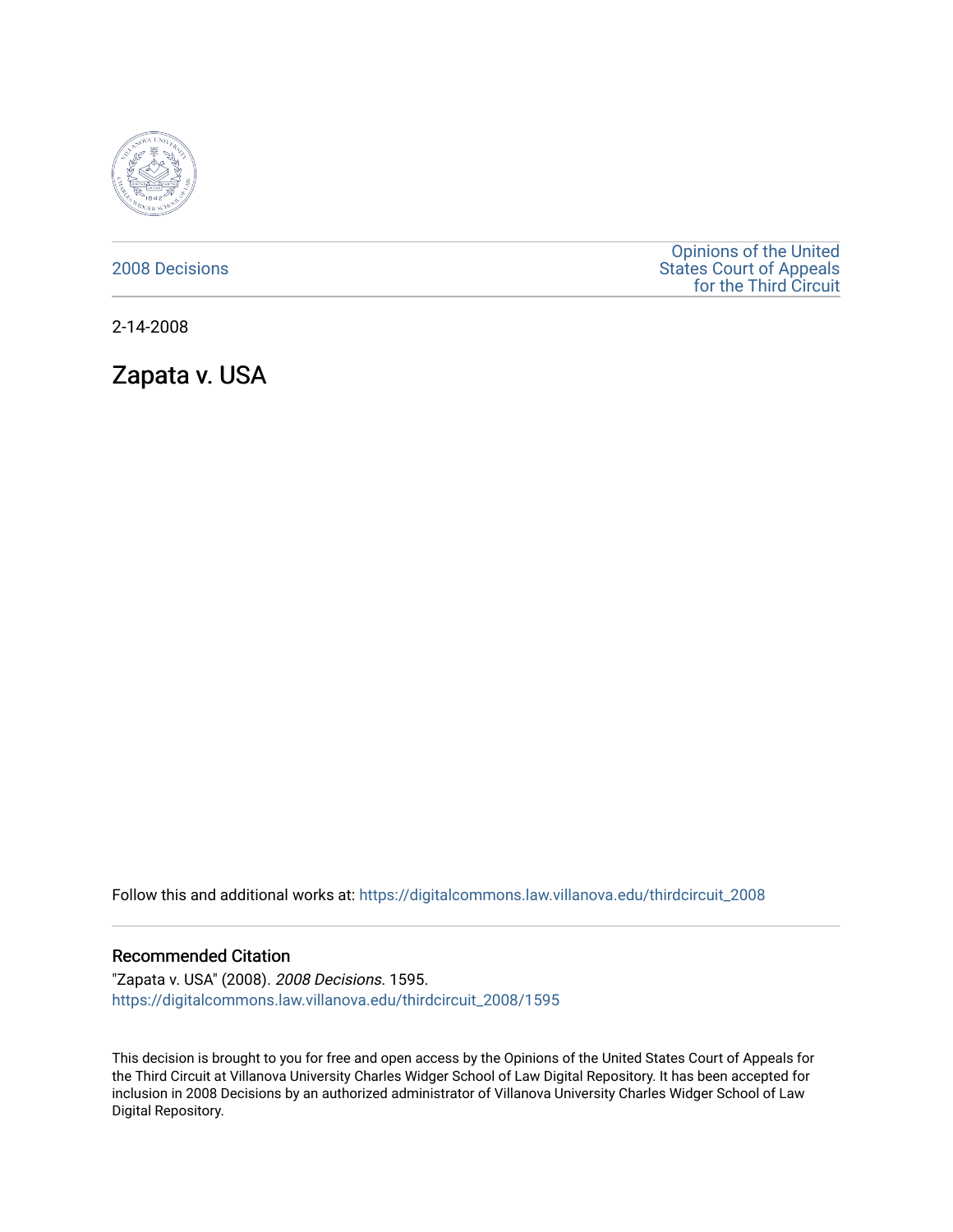### **HLD-49 NOT PRECEDENTIAL**

# UNITED STATES COURT OF APPEALS FOR THE THIRD CIRCUIT

NO. 07-4088 \_\_\_\_\_\_\_\_\_\_\_\_\_\_\_\_

# RAFAEL ZAPATA, Appellant,

vs.

# UNITED STATES OF AMERICA; WARDEN CHARLES SAMUELS Fort Dix, NJ, et al

\_\_\_\_\_\_\_\_\_\_\_\_\_\_\_\_\_\_\_\_\_\_\_\_\_\_\_\_\_\_

On Appeal from the United States District Court For the District of New Jersey (D.C. Civ. No. 07-cv-02680) District Judge: Honorable Jerome B. Simandle

\_\_\_\_\_\_\_\_\_\_\_\_\_\_\_\_\_\_\_\_\_\_\_\_\_\_

Submitted For Possible Dismissal Under 28 U.S.C. § 1915(e)(2)(B) and/or Pursuant to Third Circuit LAR 27.4 and I.O.P. 10.6 December 21, 2007 Before: SCIRICA, Chief Judge, WEIS and GARTH, Circuit Judges

(Filed February 14, 2008 )

# OPINION \_\_\_\_\_\_\_\_\_\_\_\_\_\_

PER CURIAM.

Appellant Rafael Zapata, currently serving a federal prison sentence

imposed in United States District Court for the Southern District of New York, see United

States v. Zapata, D.C. Crim. No. 02-cr-00987, was incarcerated at the Federal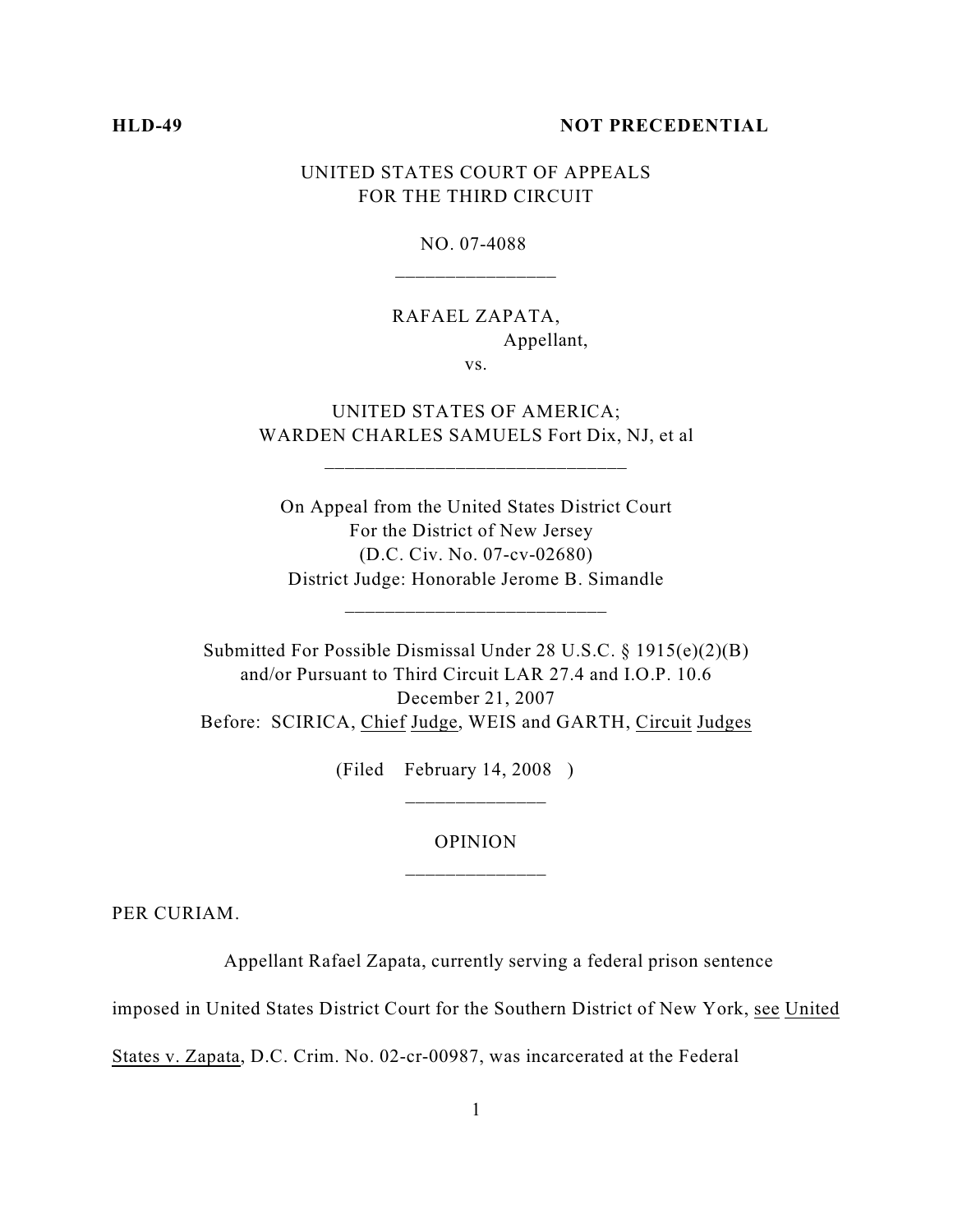Correctional Institution at Fort Dix, New Jersey ("FCI-Fort Dix") when he received notice from the Bureau of Prisons ("BOP") that he would be transferred to the Big Spring (Texas) Correction Center (CI-Big Spring"), a BOP contract facility. On June 7, 2007, he filed the instant petition for writ of habeas corpus pursuant to 28 U.S.C. § 2241 in United States District Court for the District of New Jersey, challenging the transfer on the ground that he had filed a motion to vacate sentence under 28 U.S.C. § 2255, which was pending in the Southern District of New York, see Zapata v. United States, D.C. Civ. No. 06-cv-13323. In an order entered on August 20, 2007, the District Court dismissed the habeas corpus petition for lack of jurisdiction on the basis of Woodall v. Federal Bureau of Prisons, 432 F.3d 235, 243-44 (3d Cir. 2005) (transfer from one federal facility to another is "garden variety" type and may not be challenged under 28 U.S.C. § 2241).

While his habeas corpus petition was pending, Zapata actually was transferred to the Big Spring facility in South Central Texas. In an order entered on September 25, 2007, his section 2255 motion was denied by the New York District Court.

Zapata appeals the order denying his section 2241 habeas corpus petition. Our Clerk advised the parties that we might act summarily to dispose of this appeal and invited written responses. None have been filed. In addition, Zapata was granted leave to appeal in forma pauperis.

We will affirm under Third Circuit LAR 27.4 and I.O.P. 10.6, because it clearly appears that no substantial question is presented by this appeal. We have